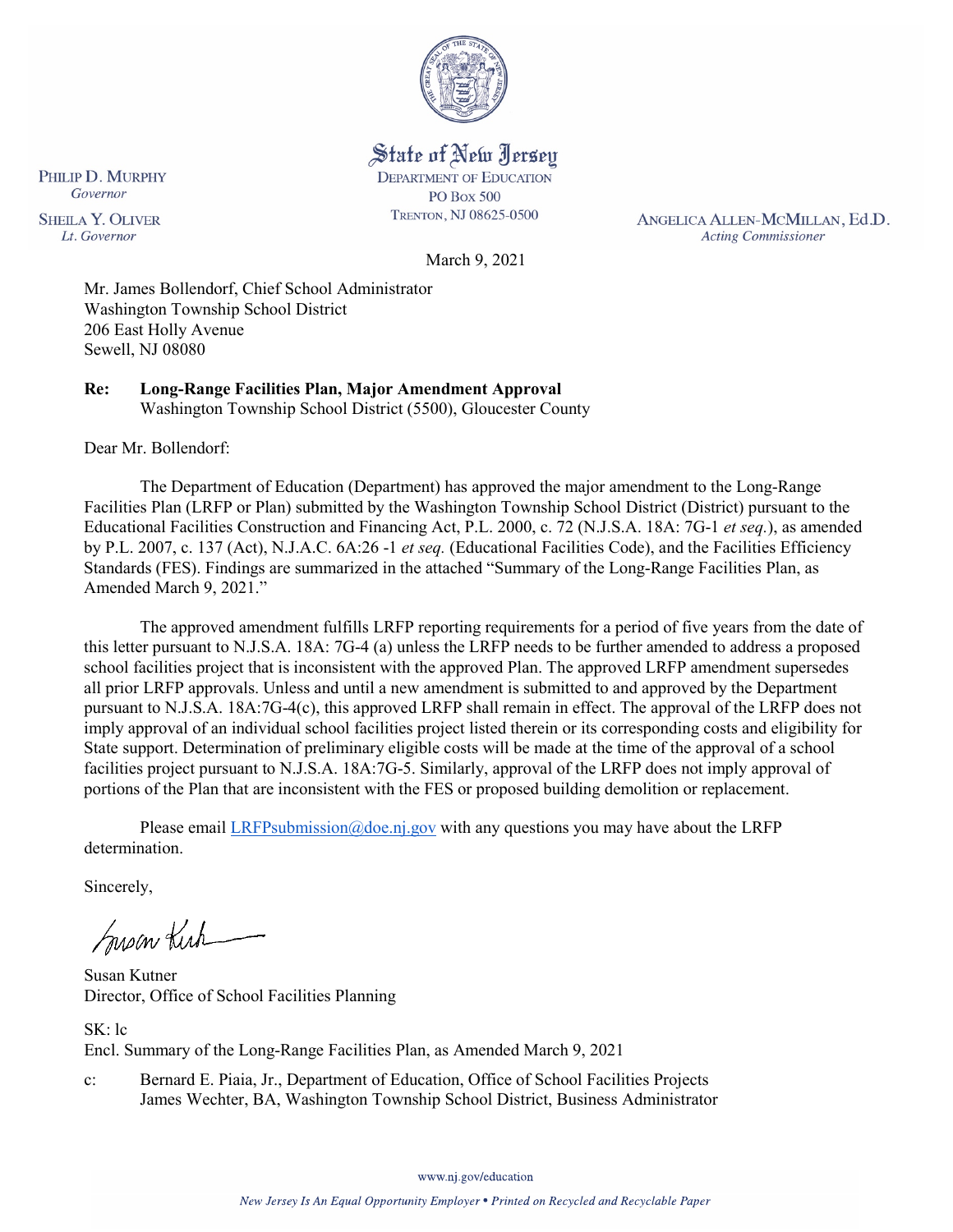# **Washington Township School District (5500) Summary of the Long-Range Facilities Plan, as Amended March 9, 2021**

The Department of Education (Department) has completed its review of the major amendment to the Long-Range Facilities Plan (LRFP or Plan) submitted by the Washington Township School District (District) pursuant to the Educational Facilities Construction and Financing Act, P.L. 2000, c. 72 (N.J.S.A. 18A: 7G-1 *et seq.*), as amended by P.L. 2007, c. 137 (Act), N.J.A.C. 6A:26-1 et seq. (Educational Facilities Code), and the Facilities Efficiency Standards (FES).

The following provides a summary of the District's approved amended LRFP. The summary is based on the standards set forth in the Act, the Educational Facilities Code, the FES, District-reported information in the Department's LRFP reporting system, and supporting documentation. The referenced reports in *italic* text are standard reports available on the Department's LRFP website.

### **1. Inventory Overview**

The District is classified as a Regular Operating District (ROD) for funding purposes. It provides services for students in grades K-12.

The District identified existing and proposed schools, sites, buildings, rooms, and site amenities in its LRFP. Table 1 lists the number of existing and proposed district schools, sites, and buildings. Detailed information can be found in the *School Asset Inventory Report* and the *Site Asset Inventory Report.*

**As directed by the Department, school facilities projects that have received initial approval by the Department and have been approved by the voters, if applicable, are represented as "existing" in the LRFP.** Approved projects that include new construction and/or the reconfiguration/reassignment of existing program space are as follows: n/a.

| Category                                     | <b>Existing</b> | <b>Proposed</b> |
|----------------------------------------------|-----------------|-----------------|
| Number of Schools (assigned DOE school code) |                 |                 |
| Number of School Buildings <sup>1</sup>      |                 |                 |
| Number of Non-School Buildings <sup>2</sup>  |                 |                 |
| Number of Vacant Buildings                   |                 |                 |
| Number of Sites                              |                 |                 |

#### **Table 1: Number of Schools, School Buildings, and Sites**

Based on the existing facilities inventory submitted by the District:

- Schools using leased buildings (short or long-term):  $n/a$
- Schools using temporary classroom units (TCUs), excluding TCUs supporting construction: n/a
- Vacant/unassigned school buildings:  $n/a$

 $\overline{a}$ 

<span id="page-1-1"></span><span id="page-1-0"></span>*<sup>1</sup>* Includes district-owned buildings and long-term leases serving students in district-operated programs

<sup>&</sup>lt;sup>2</sup> Includes occupied district-owned buildings not associated with a school, such as administrative buildings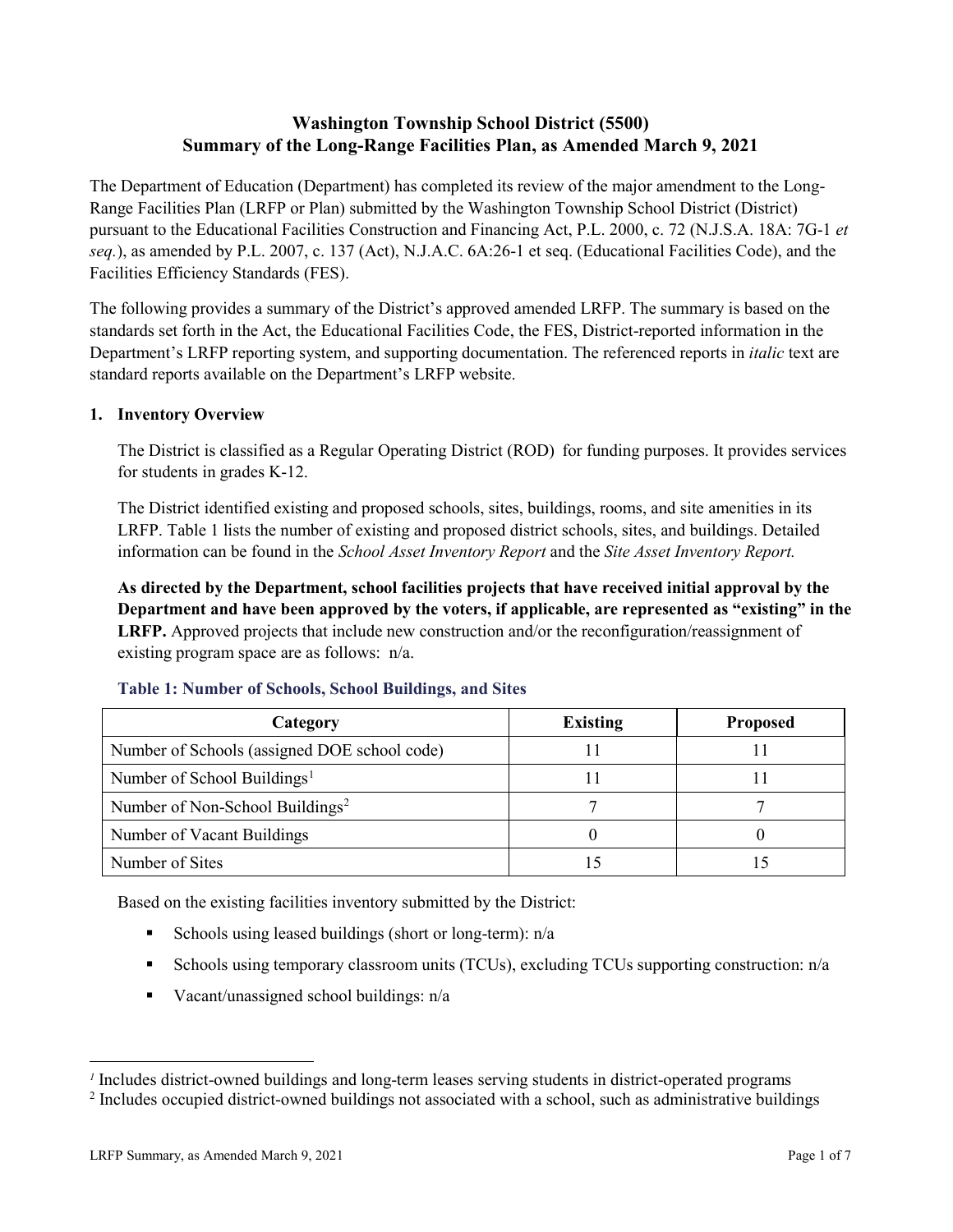Findings:

The Department has determined that the proposed inventory is adequate for approval of the District's LRFP amendment. However, the LRFP determination does not imply approval of an individual school facilities project listed within the LRFP; the District must submit individual project applications for project approval.

### **2. District Enrollments**

The District determined the number of students, or "proposed enrollments," to be accommodated for LRFP planning purposes on a district-wide basis and in each school.

The Department minimally requires the submission of a standard cohort-survival projection using historic enrollment data from the Application for School State Aid (ASSA) or NJ Smart. The cohort-survival method projection method forecasts future students based upon the survival of the existing student population as it moves from grade to grade. A survival ratio of less than 1.00 indicates a loss of students, while a survival ratio of more than 1.00 indicates the class size is increasing. For example, if a survival ratio tracking first to second grade is computed to be 1.05, the grade size is increasing by 5% from one year to the next. The cohort-survival projection methodology works well for communities with stable demographic conditions. Atypical events impacting housing or enrollments, such as an economic downturn that halts new housing construction or the opening of a charter or private school, typically makes a cohort-survival projection less reliable.

### **Proposed enrollments are based on a standard cohort-survival enrollment projection.**

Adequate supporting documentation was submitted to the Department to justify the proposed enrollments. Table 2 provides a comparison of existing and projected enrollments. All totals include special education students.

|                              | <b>Existing Enrollments</b> | <b>District Proposed Enrollments</b> |
|------------------------------|-----------------------------|--------------------------------------|
| <b>Grades</b>                | 2019-20                     | 2022-23                              |
| PK (excl. private providers) | 18                          | 18                                   |
| Grades K to 5                | 3,195                       | 3,201                                |
| Grades 6 to 8                | 1,718                       | 1,680                                |
| Grades 9 to 12               | 2,233                       | 2,163                                |
| <b>Totals PK to 12</b>       | 7,164                       | 7,062                                |

# **Table 2: Enrollments**

Findings:

The Department has determined the District's proposed enrollments to be acceptable for approval of the District's LRFP amendment. The Department will require a current enrollment projection at the time an application for a school facilities project is submitted incorporating the District's most recent enrollments in order to verify that the LRFP's planned capacity is appropriate for the updated enrollments.

# **3. District Practices Capacity**

Based on information provided in the room inventories, District Practices Capacity was calculated for each school building to determine whether adequate capacity is proposed for the projected enrollments based on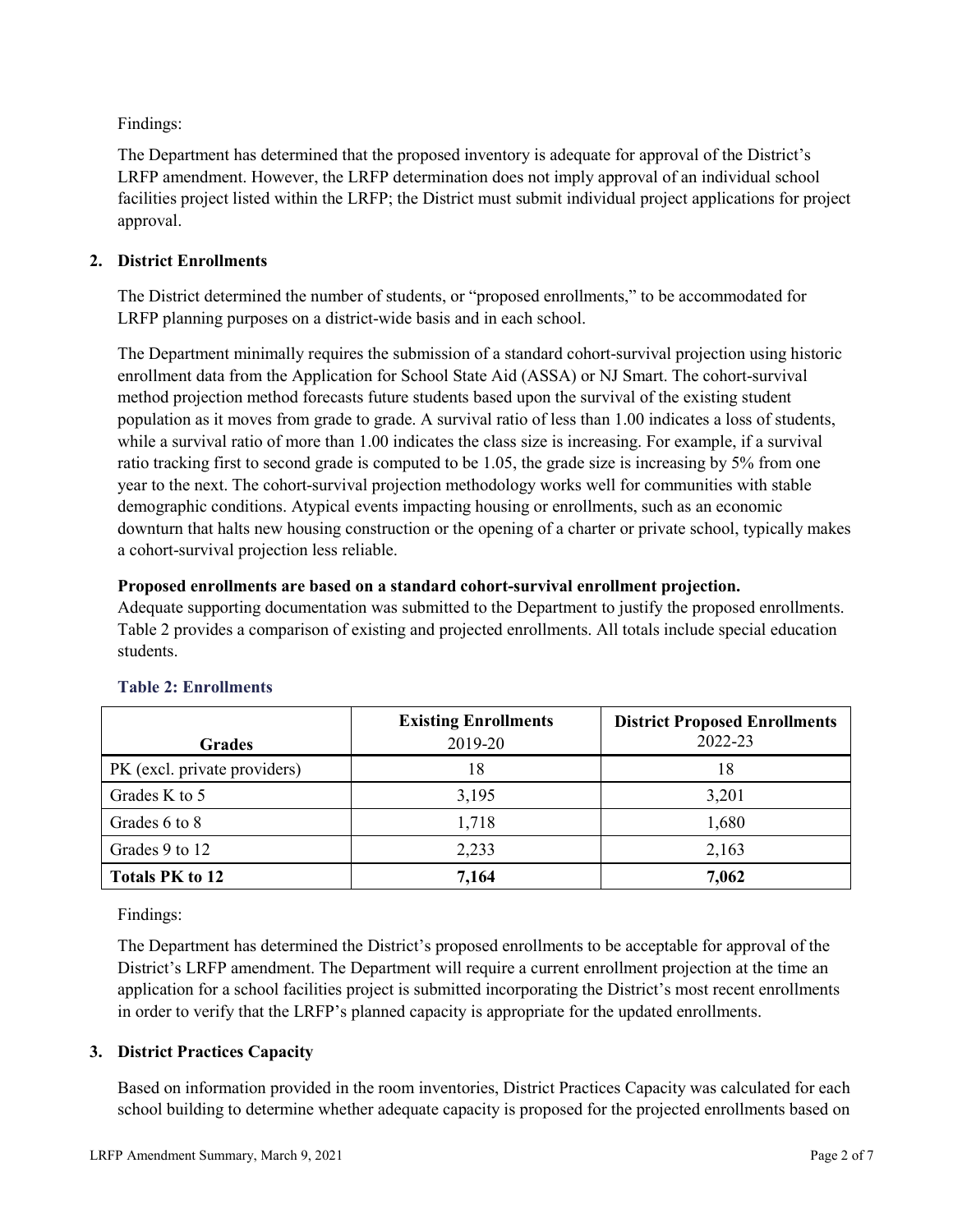district scheduling and class size practices. The capacity totals assume instructional buildings can be fully utilized regardless of school sending areas, transportation, and other operational issues. The calculations only consider district-owned buildings and long-term leases; short term leases and temporary buildings are excluded. **A capacity utilization factor of 90% for classrooms serving grades K-8 and 85% for classrooms serving grades 9-12 is applied in accordance with the FES.** No capacity utilization factor is applied to preschool classrooms.

In certain cases, districts may achieve adequate District Practices Capacity to accommodate enrollments but provide inadequate square feet per student in accordance with the FES, resulting in educational adequacy issues and "Unhoused Students." Unhoused students are considered in the "Functional Capacity" calculations used to determine potential State support for school facilities projects and are analyzed in Section 4.

Table 3 provides a summary of proposed enrollments and existing and proposed District-wide capacities. Detailed information can be found in the LRFP website reports titled *FES and District Practices Capacity Report, Existing Rooms Inventory Report, and Proposed Rooms Inventory Report.*

| <b>Grades</b>              | <b>Proposed</b><br><b>Enrollments</b> | <b>Existing</b><br><b>District</b><br><b>Practices</b><br>Capacity | <b>Existing</b><br>Deviation* | <b>Proposed</b><br><b>District</b><br><b>Practices</b><br>Capacity | <b>Proposed</b><br>Deviation* |
|----------------------------|---------------------------------------|--------------------------------------------------------------------|-------------------------------|--------------------------------------------------------------------|-------------------------------|
| Elementary ( $PK$ to 5)    | 3,219                                 | 3,374.72                                                           | 155.72                        | 3,346.15                                                           | 137.15                        |
| Middle $(6 \text{ to } 8)$ | 1,680                                 | 2,326.53                                                           | 646.53                        | 2,329.90                                                           | 649.90                        |
| High $(9 \text{ to } 12)$  | 2,163                                 | 3,304.80                                                           | 1,141.80                      | 3,264.00                                                           | 1,101.00                      |
| <b>District Totals</b>     | 7,062                                 | 9,006.05                                                           | 1,944.05                      | 8,940.05                                                           | 1,878.05                      |

### **Table 3: District Practices Capacity Analysis**

*\* Positive numbers signify surplus capacity; negative numbers signify inadequate capacity. Negative values for District Practices capacity are acceptable for approval if proposed enrollments do not exceed 100% capacity utilization.*

Considerations:

- **Based on the proposed enrollments and existing room inventories, the District is projected to have** inadequate capacity for the following grade groups, assuming all school buildings can be fully utilized: n/a
- Adequate justification has been provided by the District if the proposed capacity for a school significantly deviates from the proposed enrollments. Generally, surplus capacity is acceptable for LRFP approval if additional capacity is not proposed through new construction.

### Findings:

The Department has determined that proposed District capacity, in accordance with the proposed enrollments, is adequate for approval of the District's LRFP amendment. The Department will require a current enrollment projection at the time an application for a school facilities project is submitted, incorporating the District's most recent Fall Enrollment Report, in order to verify that the LRFP's planned capacity meets the District's updated enrollments.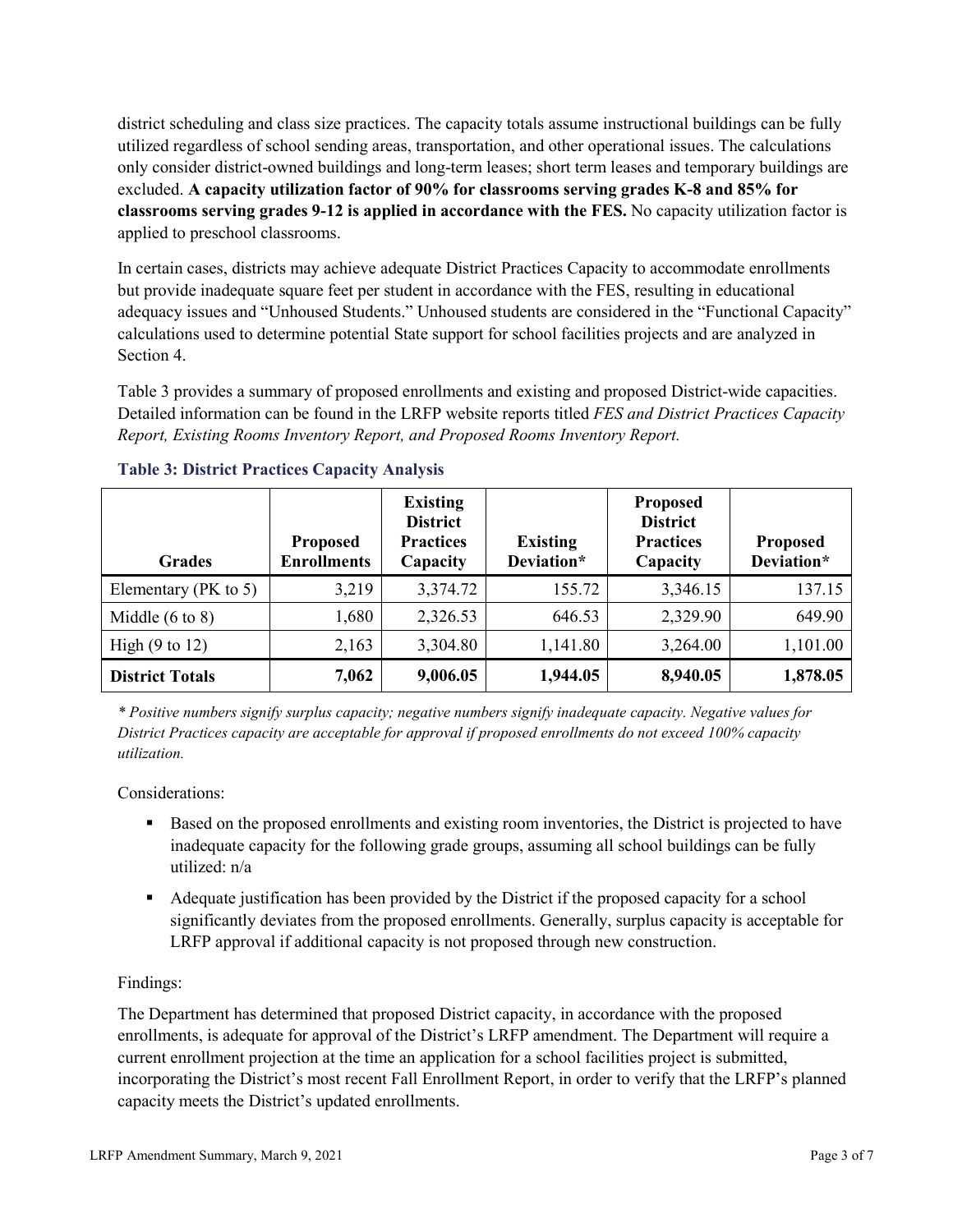### **4. New Construction Funding Eligibility**

*Functional Capacity* was calculated and compared to the proposed enrollments to provide a **preliminary estimate** of Unhoused Students and new construction funding eligibility. **A final determination will be made at the time of project application approval.**

*Functional Capacity* is the adjusted gross square footage of a school building *(total gross square feet minus excluded space)* divided by the minimum area allowance per full-time equivalent student for the grade level contained therein. *Unhoused Students* is the number of students projected to be enrolled in the District that exceeds the Functional Capacity of the District's schools pursuant to N.J.A.C. 6A:26-2.2(c). *Excluded Square Feet* includes (1) square footage exceeding the FES for any pre-kindergarten, kindergarten, general education, or self-contained special education classroom; (2) grossing factor square footage *(corridors, stairs, mechanical rooms, etc.)* that exceeds the FES allowance, and (3) square feet proposed to be demolished or discontinued from use. Excluded square feet may be revised during the review process for individual school facilities projects.

Table 4 provides a preliminary assessment of the Functional Capacity, Unhoused Students, and Estimated Maximum Approved Area for Unhoused Students for each FES grade group. The calculations exclude temporary facilities and short-term leased buildings. School buildings proposed for whole or partial demolition or reassignment to a non-school use are excluded from the calculations pending project application review. If a building is proposed to be reassigned to a different school, the square footage is applied to the proposed grades after reassignment. Buildings that are not assigned to a school are excluded from the calculations. In addition, only preschool students eligible for state funding (former ECPA students) are included. Detailed information concerning the calculations can be found in the *Functional Capacity and Unhoused Students Report* and the *Excluded Square Footage Report.*

| Category                                     | PK/K to 5 | 6 to 8   | 9 to 12  | <b>Total</b> |
|----------------------------------------------|-----------|----------|----------|--------------|
| Eligible PK /K-12 Proposed Enrollments       | 3,219     | 1,680    | 2163     |              |
| FES Area Allowance (SF/student)              | 125.00    | 134.00   | 151.00   |              |
| <b>Prior to Completion of Proposed Work:</b> |           |          |          |              |
| <b>Existing Gross Square Feet</b>            | 453,285   | 345,801  | 505,657  | 1,304,743    |
| <b>Adjusted Gross Square Feet</b>            | 424,291   | 326,546  | 448,668  | 1,199,505    |
| <b>Adjusted Functional Capacity</b>          | 3,394.33  | 2,436.91 | 2,971.31 |              |
| <b>Unhoused Students</b>                     | 0.00      | 0.00     | 0.00     |              |
| Est. Max. Area for Unhoused Students         | 0.00      | 0.00     | $\theta$ |              |
| <b>After Completion of Proposed Work:</b>    |           |          |          |              |
| Gross Square Feet                            | 453,285   | 345,801  | 505,657  | 1,304,743    |
| New Gross Square Feet                        | $\theta$  | 0        | $\theta$ | $\Omega$     |
| <b>Adjusted Gross Square Feet</b>            | 424,291   | 326,546  | 448,668  | 1,199,505    |
| <b>Functional Capacity</b>                   | 3,394.33  | 2,436.91 | 2,971.31 |              |
| Unhoused Students after Construction         | 0.00      | 0.00     | 0.00     |              |
| Est. Max. Area Remaining                     | 0.00      | 0.00     | 0        |              |

### **Table 4: Estimated Maximum Approved Area for Unhoused Students**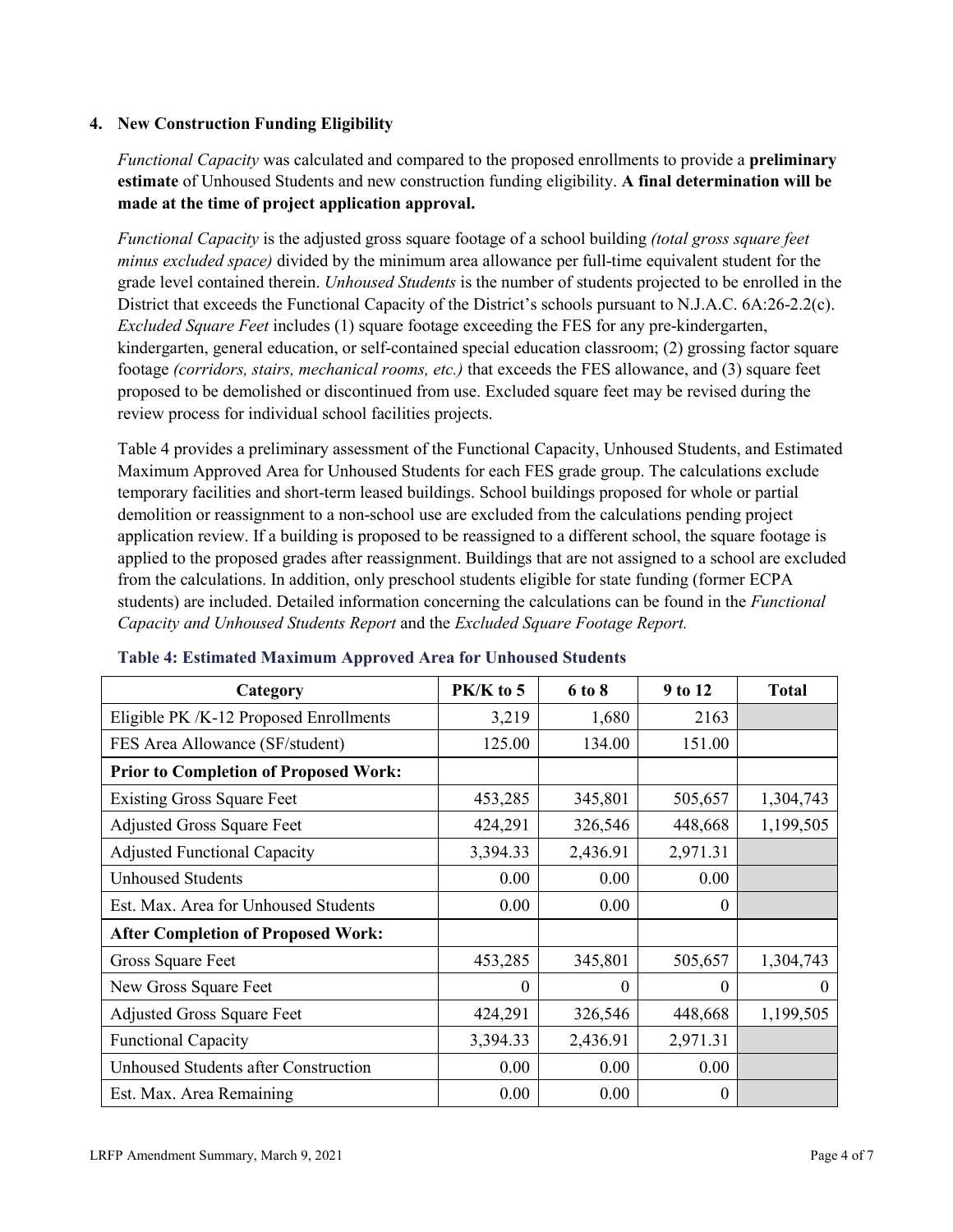Facilities used for non-instructional or non-educational purposes are ineligible for State support under the Act. However, projects for such facilities shall be reviewed by the Department to determine whether they are consistent with the District's LRFP and whether the facility, if it is to house students (full or part time) conforms to educational adequacy requirements. These projects shall conform to all applicable statutes and regulations.

Estimated costs represented in the LRFP by the District are for capital planning purposes only. The estimates are not intended to represent preliminary eligible costs or final eligible costs of approved school facilities projects.

Considerations:

- The District does not have approved projects pending completion, as noted in Section 1, that impact the Functional Capacity calculations.
- **The Functional Capacity calculations** *exclude* square feet proposed for demolition or discontinuation for the following FES grade groups and school buildings pending a feasibility study and project review: n/a .
- **Based on the preliminary assessment, the District has Unhoused Students prior to the completion** of proposed work for the following FES grade groups: n/a.
- New construction is proposed for the following FES grade groups: n/a.
- Proposed new construction exceeds the estimated maximum area allowance for Unhoused Students prior to the completion of the proposed work for the following grade groups: n/a.
- The District, based on the preliminary LRFP assessment, will not have Unhoused Students after completion of the proposed LRFP work. If the District is projected to have Unhoused Students, adequate justification has been provided to confirm educational adequacy in accordance with Section 6 of this determination.

### Findings:

Functional Capacity and Unhoused Students calculated in the LRFP are preliminary estimates. Preliminary Eligible Costs (PEC) and Final Eligible Costs (FEC) will be included in the review process for specific school facilities projects. A feasibility study undertaken by the District is required if building demolition or replacement is proposed per N.J.A.C. 6A:26-2.3(b)(10).

# **5. Proposed Work**

The District assessed program space, capacity, and physical plant deficiencies to determine corrective actions. Capital maintenance, or *"system actions,"* address physical plant deficiencies due to operational, building code, and /or life cycle issues. Inventory changes, or *"inventory actions,*" add, alter, or eliminate sites, site amenities, buildings, and/or rooms.

The Act (N.J.S.A. 18A:7G-7b) provides that all school facilities shall be deemed suitable for rehabilitation unless a pre-construction evaluation undertaken by the District demonstrates to the satisfaction of the Commissioner that the structure might pose a risk to the safety of the occupants even after rehabilitation or that rehabilitation is not cost-effective. Pursuant to N.J.A.C. 6A:26-2.3(b)(10), the Commissioner may identify school facilities for which new construction is proposed in lieu of rehabilitation for which it appears from the information presented that new construction is justified, provided, however, that for such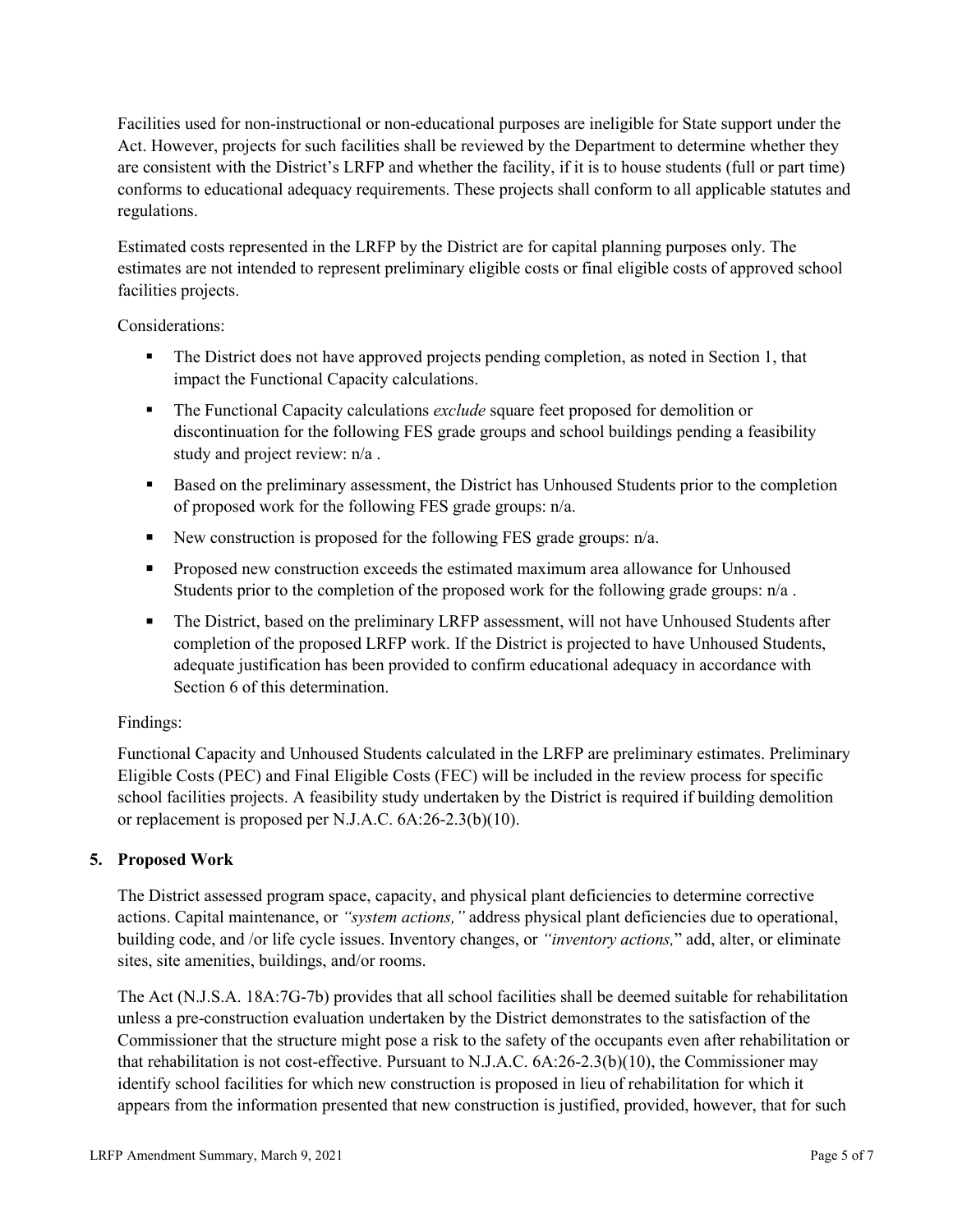school facilities so identified, the District must submit a feasibility study as part of the application for the specific school facilities project. The cost of each proposed building replacement is compared to the cost of additions or rehabilitation required to eliminate health and safety deficiencies and to achieve the District's programmatic model.

Table 5 lists the scope of work proposed for each school based on the building(s) serving their student population. Proposed inventory changes are described in the LRFP website reports titled *"School Asset Inventory Report and "Proposed Room Inventory Report."* Information concerning proposed systems work, or capital maintenance can be found in the "LRFP Systems Action Summary Report."

With the completion of the proposed work, the following schools are proposed to be eliminated: n/a or School Name (DOE Code); the following schools are proposed to be added: n/a or School Name (DOE Code).

| <b>Proposed Scope of Work</b>                                                                  | <b>Applicable Schools</b>                                                                                                                                                                                                                                                    |
|------------------------------------------------------------------------------------------------|------------------------------------------------------------------------------------------------------------------------------------------------------------------------------------------------------------------------------------------------------------------------------|
| <b>Renovation only</b> (no new construction)                                                   |                                                                                                                                                                                                                                                                              |
| System actions only (no inventory actions)                                                     | Bells Elementary (025), Birches Elementary<br>(027), Chestnut Ridge Middle (026),<br>Grenloch Terrace ECC (030), Hurffville<br>Elementary (040), Orchard Valley Middle<br>(050), Thomas Jeffersn Elementary (028),<br>Wedgwood Elementary (060), Whitman<br>Elementary (070) |
| Existing inventory actions only (no systems actions)                                           | n/a                                                                                                                                                                                                                                                                          |
| Systems and inventory changes                                                                  | Bunker Hill Middle (020) and Washington<br>Township High (010)                                                                                                                                                                                                               |
| <b>New construction</b>                                                                        |                                                                                                                                                                                                                                                                              |
| Building addition only (no systems actions)                                                    | n/a                                                                                                                                                                                                                                                                          |
| Renovation and building addition (system, existing<br>inventory, and new construction actions) | n/a                                                                                                                                                                                                                                                                          |
| New building on existing site                                                                  | n/a                                                                                                                                                                                                                                                                          |
| New building on new or expanded site                                                           | n/a                                                                                                                                                                                                                                                                          |
| Site and building disposal (in addition to above scopes)                                       |                                                                                                                                                                                                                                                                              |
| Partial building demolition                                                                    | n/a                                                                                                                                                                                                                                                                          |
| Whole building demolition                                                                      | n/a                                                                                                                                                                                                                                                                          |
| Site and building disposal or discontinuation of use                                           | n/a                                                                                                                                                                                                                                                                          |

### **Table 5: School Building Scope of Work**

Findings:

The Department has determined that the proposed work is adequate for approval of the District's LRFP amendment. However, Department approval of proposed work in the LRFP does not imply the District may proceed with a school facilities project. The District must submit individual project applications with cost estimates for Department project approval. Both school facilities project approval and other capital project review require consistency with the District's approved LRFP.